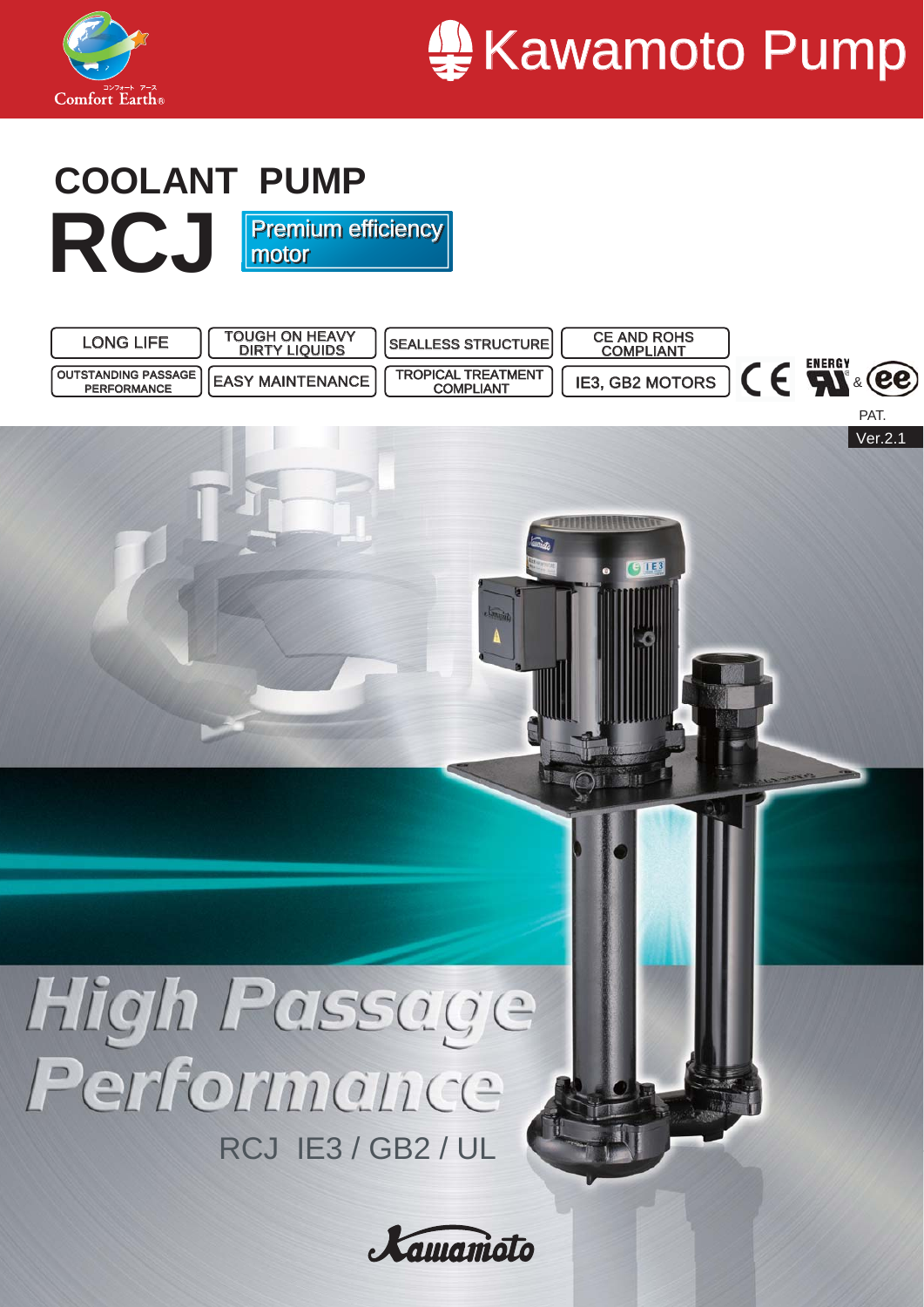## **Highly Durable / Long Life**

### **Anti-clogging, and reduces drops in productivity due to pump troubles.**



## **■<sup>1</sup> Strong impeller**

Semi-open impellers (double blades) increase the area of the water channel and prevent sludge (cutting chips) from clogging. They also reduce collision of sludge (cutting chips) with the blades and extend the service life. Furthermore, outstandingly wear-resistant FCD450 (quenched) has been adopted for the material and a thick-walled structure has been adopted, making for strong impellers.



## **■<sup>2</sup> Outstanding maintainability**

① Resistant to sludge (cutting chips), because mechanical seals are not used. ② Anti-clogging, because there is no strainer at the suction inlet.



\* Dischargeable cutting chip length: Aluminum: 40 mm or less; other: 15 mm or less

# RCJ

Applications: Coolant circulation and pumping

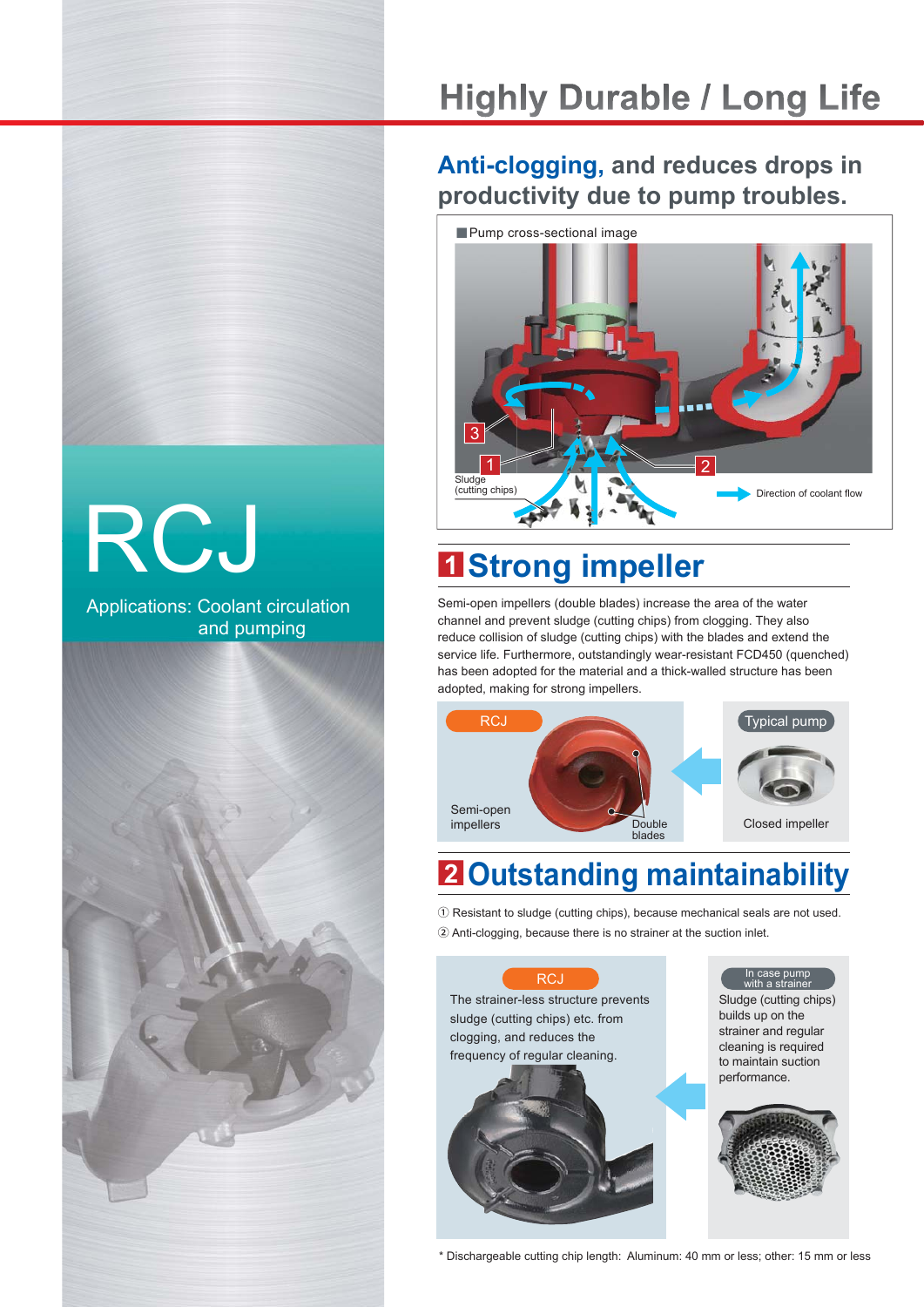#### **PAT. ■<sup>3</sup> Unique casing form**

Because the structure adopts an inclined sludge guide casing form in which sludge (cutting chips) passes through easily without frequently colliding into the casing wall, it also has outstanding durability.



#### ■**Supports a variety of specifications** CE, RoHS, child finger, tropical treatment (Excludes GB2-compliant products)

- ■**Two types of leg length** Two types of leg length are available, depending on the tank depth. ※Refer to the reverse page for detailed dimensions
- ■**Terminal box position can be changed in steps of 90°.** (Except for the position where



 the box is directly above the outlet) ■**GB-compliant products available** Chinese high-efficiency regulation (GB18613-2012) Class GB2 compliant products are available (50 Hz, 200 V, 380 V) ※Standard models are equipped with premium efficiency motors (IE3) ENERGY<br>
UL & NEMA Premium (IE3) regulation compliant products available

#### **Standard specifications**

| Model / name         |                                               | <b>RCJ Type Coolant Pump</b>                        |  |  |
|----------------------|-----------------------------------------------|-----------------------------------------------------|--|--|
| Application<br>range | Installation location                         | Indoor                                              |  |  |
|                      |                                               | Temperature: $0$ to $40^{\circ}$ C,                 |  |  |
|                      | Ambient conditions                            | Humidity: 85% RH or lower (Non condensing)          |  |  |
|                      | Liquid type*1                                 | Coolant etc.                                        |  |  |
|                      | Liquid temperature                            | 0 to $40^{\circ}$ C                                 |  |  |
|                      | Kinetic viscosity                             | 75 mm2/s or less                                    |  |  |
|                      | Cutting chip materials<br>in pumping liquid*2 | Aluminum, copper alloy, cast steel, stainless steel |  |  |
| Motor                |                                               | TEFC indoor, 2-pole, IE3 efficiency                 |  |  |
|                      |                                               |                                                     |  |  |

\*1: Cannot be used for clean water.

\*2: Dischargeable cutting chip length: Aluminum: 40 mm or less; other: 15 mm or less

#### **Selection chart**



#### **Specifications table**

|                     |        |                      |                  |     |       |                                |       |                                               |         | <b>RCJ/SI/501</b> |
|---------------------|--------|----------------------|------------------|-----|-------|--------------------------------|-------|-----------------------------------------------|---------|-------------------|
| $\blacksquare$ 50Hz |        |                      |                  |     |       | <b>Standard specifications</b> |       |                                               |         |                   |
|                     | lBorel | ፟፟፟፟፟፟፟፟፟፟<br>$\sim$ | Model            |     |       |                                |       | Motor Capacity Total head Capacity Total head | Voltage | Current           |
|                     | mm     |                      |                  | kW  | L/min | m                              | L/min | m                                             |         | A                 |
|                     |        |                      | RCJ-65A(B)E1.5   | 1.5 | 200   |                                | 500   | 5.5                                           | 200     | 5.2               |
|                     | 65     |                      | RCJ-65A(B)E2.2   | 2.2 | 200   | 14.5                           | 500   | 9.5                                           | 200     | 7.4               |
|                     |        |                      | RCJ-65A(B)E1.5T4 | 1.5 | 200   |                                | 500   | 5.5                                           | 380/400 | 2.6/2.6           |
|                     |        | 4                    | RCJ-65A(B)E2.2T4 | 2.2 | 200   | 14.5                           | 500   | 9.5                                           | 380/400 | 3.7/3.7           |

|                     |             |                  |                  |     |                                                                          |      |       |             |             | i Ruzzizovi  |
|---------------------|-------------|------------------|------------------|-----|--------------------------------------------------------------------------|------|-------|-------------|-------------|--------------|
| $\blacksquare$ 60Hz | <b>Bore</b> | ď<br>$\alpha$    | Model            |     | Standard specifications<br>Motor Capacity Total head Capacity Total head |      |       |             | Voltage     | Current      |
|                     | mm          |                  |                  | kW  | L/min                                                                    | m    | L/min | m           |             | A            |
|                     |             |                  | RCJ-65A(B)E1.5   | 1.5 | 200                                                                      | 16   | 600   |             | 200/220/230 | 7.2/6.8/6.7  |
|                     |             |                  | RCJ-65A(B)E2.2   | 2.2 | 200                                                                      | 21.5 | 600   | 13          | 200/220/230 | 10.5/9.8/9.5 |
| 65                  | 3           | RCJ-65A(B)E1.5T4 | 1.5              | 200 | 16                                                                       | 600  |       | 400/440/460 | 3.6/3.4/3.4 |              |
|                     |             | $\overline{4}$   | RCJ-65A(B)E2.2T4 | 2.2 | 200                                                                      | 21.5 | 600   |             | 400/440/460 | 5.3/4.9/4.8  |
|                     |             |                  |                  |     |                                                                          |      |       |             |             |              |

#### **Model Explanation**

#### RCJ − 65 A E 1.5 T4 ① ②③ ④ ⑤ ⑥

① Model ② Bore

 $RCUCl(601)$ 

- ③ Pump length A: Standard, B: Long leg
- ④ E: Premium efficiency standard(IE3)
- ⑤ Pump nominal output (kW)
- ⑥ Blank: 200 V class T4: 400 V class

RCJ-G (GB2) type and RCJ-U (UL & NEMA Premium (IE3)) type have special specifications. Please inquire.